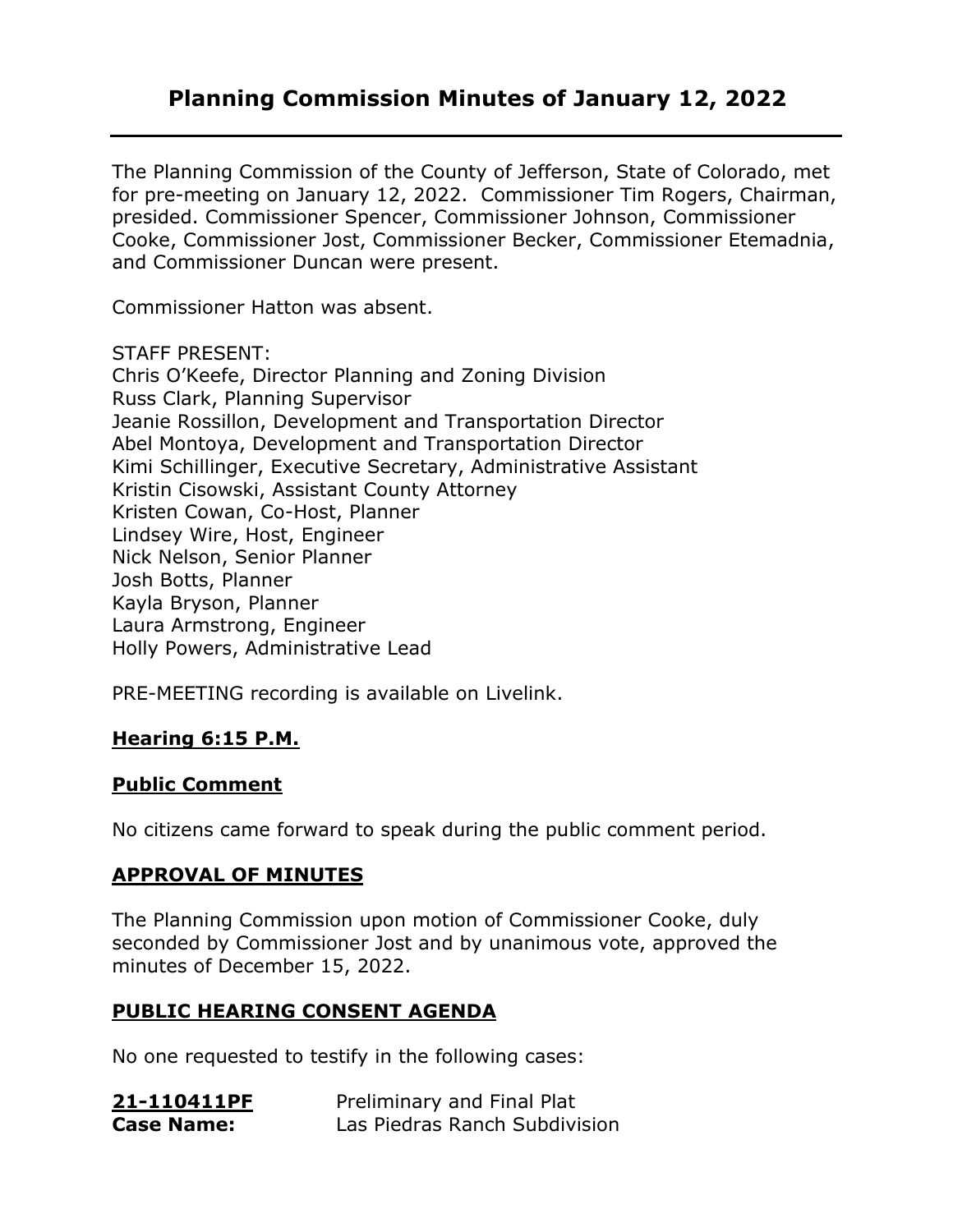## Jefferson County Planning Commission

Regular Meeting Minutes - Page 2 of 2

| <b>Owner:</b>            | Las Piedras Ranch LLC, a Colorado limited liability<br>company                                                                              |
|--------------------------|---------------------------------------------------------------------------------------------------------------------------------------------|
| <b>Applicant:</b>        | Ethan Watel, Baseline Corporation                                                                                                           |
| Location:                | 18092 W 53rd Lane                                                                                                                           |
|                          | Section 10, Township 3 South, Range 70 West                                                                                                 |
| <b>Approximate Area:</b> | 15.81 Acres                                                                                                                                 |
| <b>Purpose:</b>          | To subdivide the property into 3 lots for single                                                                                            |
|                          | family detached units.                                                                                                                      |
| <b>Case Manager:</b>     | Laura Armstrong                                                                                                                             |
|                          |                                                                                                                                             |
| 21-128767RZ              | Rezoning                                                                                                                                    |
| <b>Case Name:</b>        | 970 South Soda Creek Road                                                                                                                   |
| <b>Owner/Applicant:</b>  | Virgina W. Payne Living Trust                                                                                                               |
| Location:                | 970 South Soda Creek Road                                                                                                                   |
|                          | Section 17, Township 4 South, Range 71 West                                                                                                 |
| <b>Approximate Area:</b> | 7.09 Acres                                                                                                                                  |
| <b>Purpose:</b>          | To rezone from A-2 to A-1 and A-1 to A-2 to<br>reconfigure the zone district boundary and<br>provide for the reconfiguration of two parcels |
| <b>Case Manager:</b>     | Joshua Botts                                                                                                                                |

The Planning Commission, upon motion of Commissioner Johnson, duly seconded by Commissioner Spencer and by unanimous vote, adopted the attached resolutions recommending **approval** of the cases on the consent agenda subject to the conditions of approval identified in the applicable staff reports.

There being no further business to come before the Planning Commission, the meeting was adjourned at 6:24 p.m.

ATTEST:

PLANNING COMMISSION OF THE COUNTY OF JEFFERSON, COLORADO

January 25, 2022 Date

23-2022

Date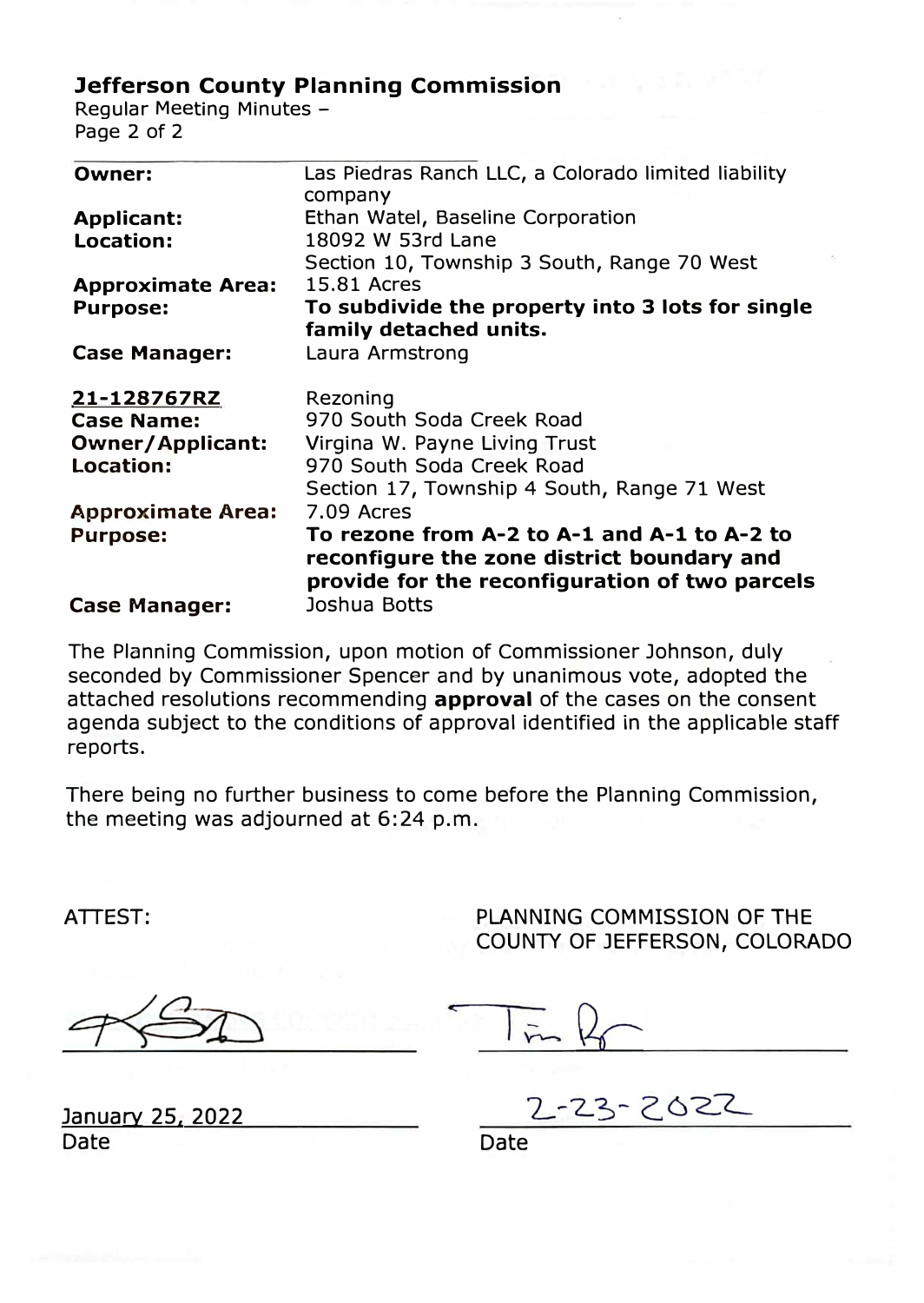It was moved by Commissioner **JOHNSON** that the following Resolution be adopted:

#### BEFORE THE PLANNING COMMISSION COUNTY OF JEFFERSON STATE OF COLORADO

# **January 12, 2022**

### **RESOLUTION**

| 21-110411PF<br><b>Case Name:</b><br><b>Owner:</b> | Preliminary and Final Plat<br>Las Piedras Ranch Subdivision<br>Las Piedras Ranch LLC, a Colorado limited liability |  |
|---------------------------------------------------|--------------------------------------------------------------------------------------------------------------------|--|
|                                                   | company                                                                                                            |  |
| <b>Applicant:</b>                                 | Ethan Watel, Baseline Corporation                                                                                  |  |
| Location:                                         | 18092 W 53rd Lane                                                                                                  |  |
|                                                   | Section 10, Township 3 South, Range 70 West                                                                        |  |
| <b>Approximate Area:</b>                          | 15.81 Acres                                                                                                        |  |
| <b>Purpose:</b>                                   | To subdivide the property into 3 lots for single                                                                   |  |
|                                                   | family detached units.                                                                                             |  |
| <b>Case Manager:</b>                              | Laura Armstrong                                                                                                    |  |

The Jefferson County Planning Commission hereby recommends **APPROVAL WITH CONDITIONS** of the above application on the basis of the following facts:

- 1. That the factors upon which this decision is based include evidence and testimony and staff findings presented in this case.
- 2. The Planning Commission finds that:
	- A. The proposal conforms to the Land Development Regulation because all applicable regulations have been satisfied, or will be satisfied, prior to recordation of the Preliminary and Final Plat, as indicated within the staff report.
- 3. The following are conditions of approval:
	- A. Submittal of a title insurance commitment update with an effective date less than 45 days prior to the recording of the Plat which depicts no new owners or encumbrances. Said title insurance commitment shall be approved by the County Attorney's Office.
	- B. The Improvements Agreement being approved as to form by the County Attorney's Office.
	- C. The recordation of the Plat mylars being prepared in accordance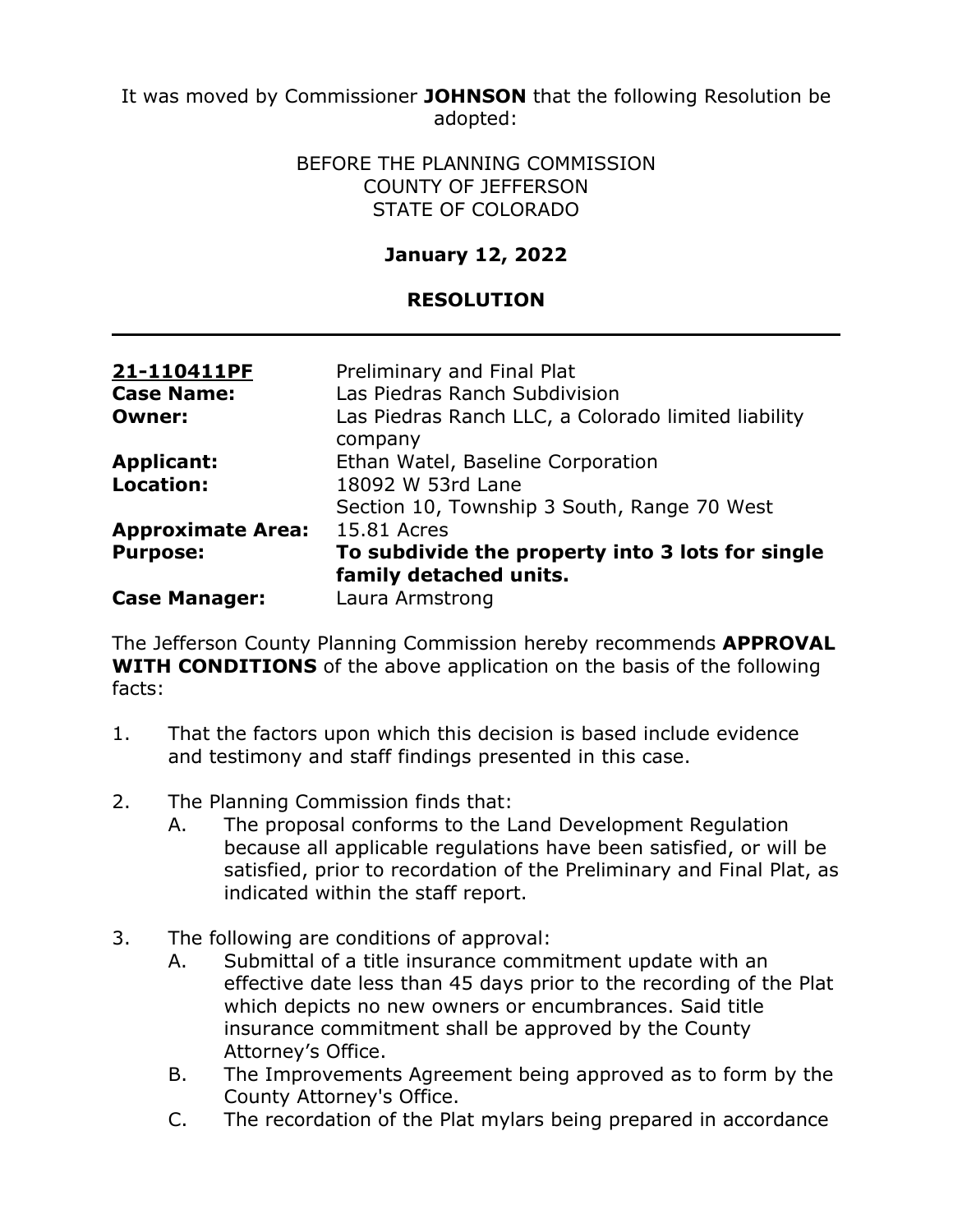Jefferson County Planning Commission Resolution Case #21-110411PF January 12, 2022 2 of 2

with the red-marked print dated January 12, 2022.

- D. Payment of \$7,200 for fees-in-lieu of park land dedication prior to plat recordation or payment of the fees-in-lieu of park land dedication as set forth in the Improvements Agreement prior to building permit, as applicable. This fee should be submitted on a separate check made payable to Jefferson County Treasurer.
- E. Payment of \$4,800 for fees-in-lieu of school land dedication prior to plat recordation or payment of the fees-in-lieu of school land dedication as set forth in the Improvements Agreement prior to building permit, as applicable. This fee should be submitted on a separate check made payable to Jefferson County Treasurer.
- F. Acceptance of Utility, Drainage and Emergency Access Easement Deed ED21-133484DE by the Board of County Commissioners and recordation of this deed.
- G. Acceptance of Utility, Drainage and Emergency Access Easement Deed ED21-133487DE by the Board of County Commissioners and recordation of this deed.
- H. Recordation of a private Access and Utility Easement over the internal private access drive.
- I. Submittal of a current tax certificate from the County Treasurer's Office indicating that all ad valorem taxes applicable to Las Piedras Ranch Subdivision for prior years have been paid.
- J. Resolution of North Table Mountain Water and Sanitation District comments dated November 30, 2021.
- K. Recordation of a waterline easement for the benefit of North Table Mountain Water and Sanitation District.
- L. Resolution of XCEL comments dated December 2, 2021.
- M. Recordation of utility easement(s) for the benefit of XCEL.
- N. Resolution of Planning Engineering's comments dated January 4, 2022.
- O. Resolution of Fairmount Fire Protection District's comments dated June 29, 2021.

Commissioner **SPENCER** seconded the adoption of the foregoing Resolution, and upon a vote of the Planning Commission as follows:

| Commissioner | <b>Rogers</b>  | aye |
|--------------|----------------|-----|
| Commissioner | <b>Spencer</b> | aye |
| Commissioner | <b>Johnson</b> | aye |
| Commissioner | <b>Cooke</b>   | aye |
| Commissioner | <b>Jost</b>    | aye |
| Commissioner | <b>Becker</b>  | aye |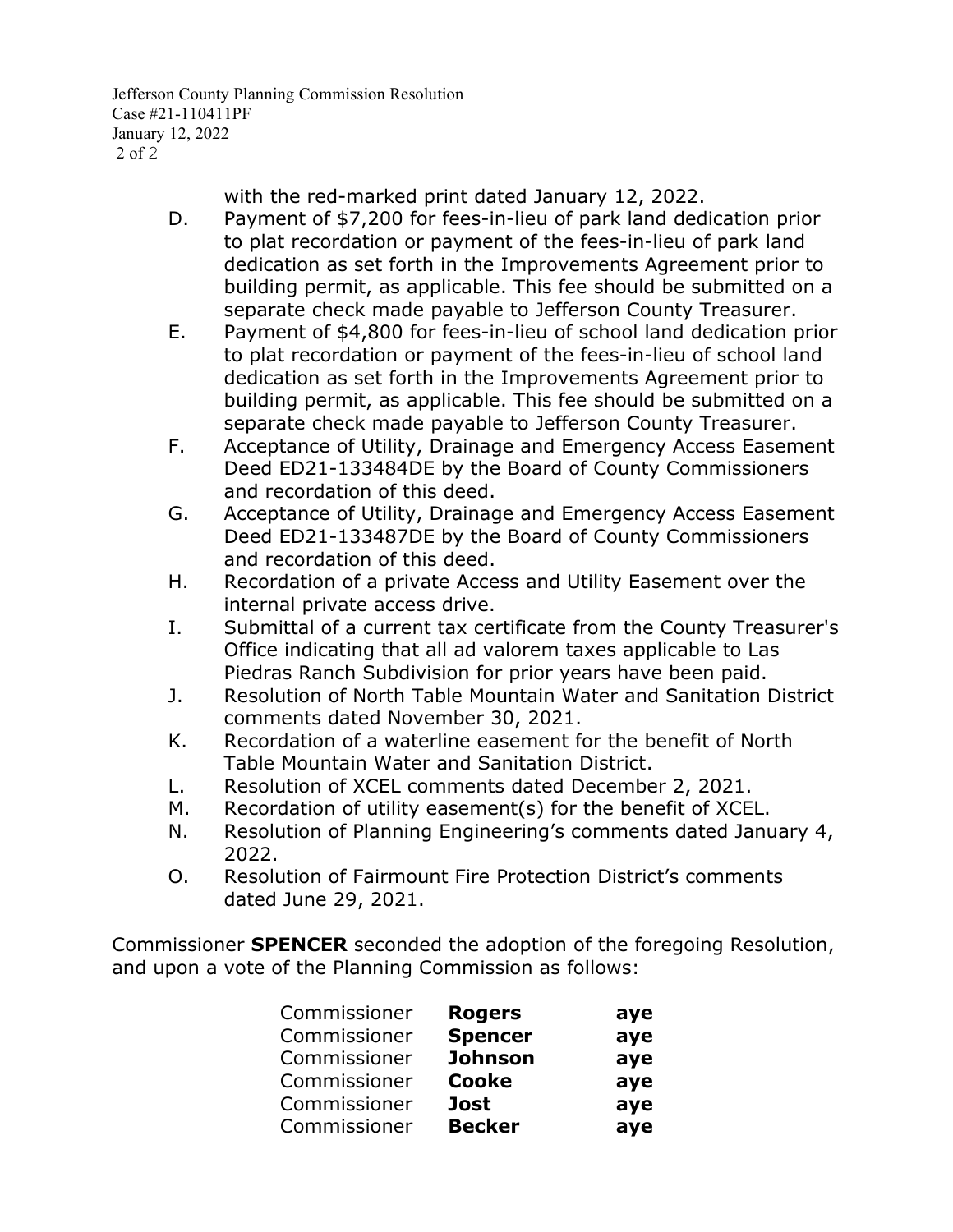Jefferson County Planning Commission Resolution Case #21-110411PF January 12, 2022 3 of 3

| Commissioner | <b>Etemadnia</b> | aye |
|--------------|------------------|-----|
| Commissioner | Ducan            | aye |

The Resolution was adopted by **unanimous** vote of the Planning Commission of the County of Jefferson, State of Colorado.

I, Kimi Schillinger, Executive Secretary for the Jefferson County Planning Commission, do hereby certify that the foregoing is a true copy of a Resolution duly adopted by the Jefferson County Planning Commission at a regular hearing held in Jefferson County, Colorado, January 12, 2022.

 $\overline{\phantom{a}}$ 

Kimi Schillinger Executive Secretary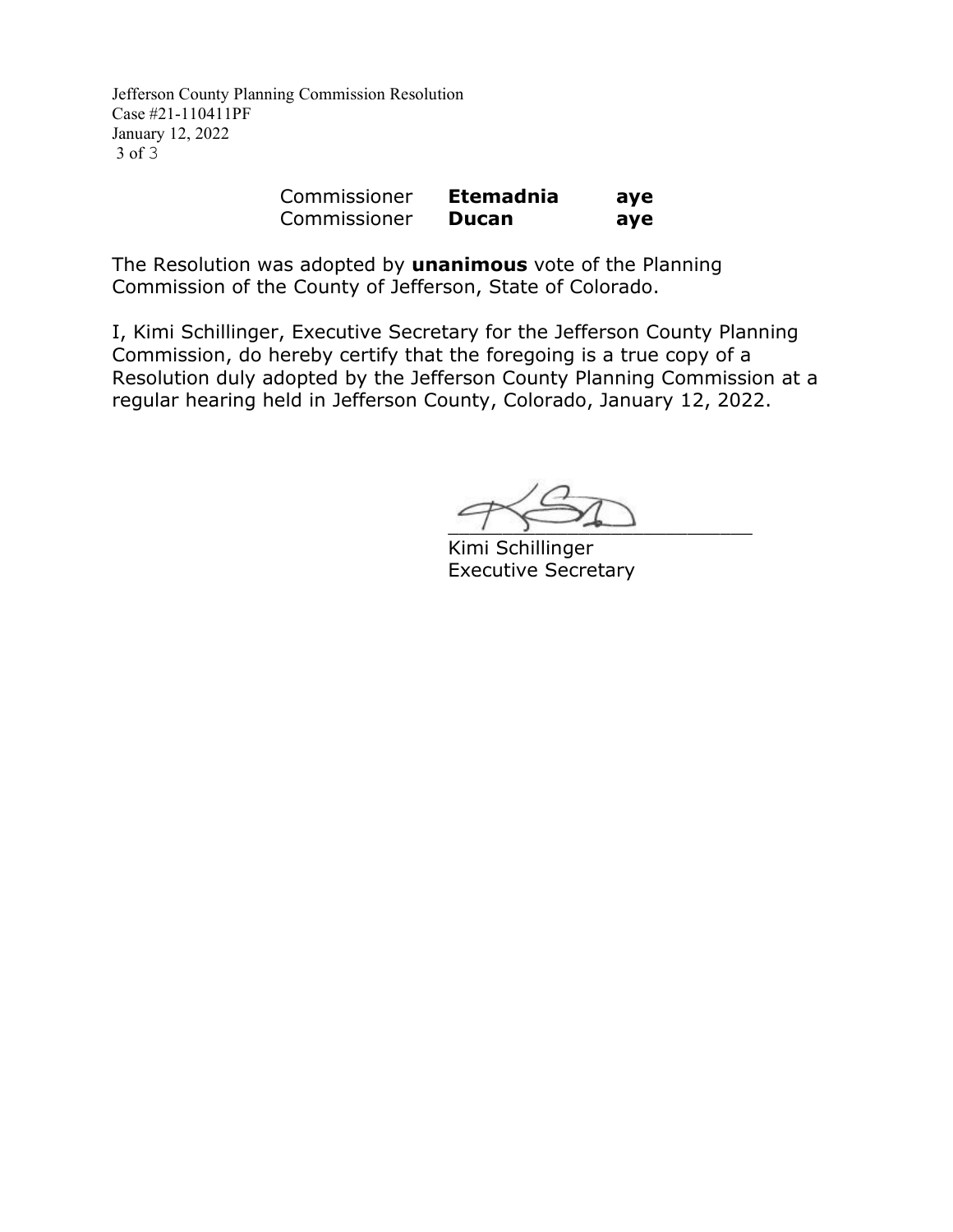It was moved by Commissioner **JOHNSON** that the following Resolution be adopted:

#### BEFORE THE PLANNING COMMISSION COUNTY OF JEFFERSON STATE OF COLORADO

## **January 12, 2022**

### **RESOLUTION**

| 21-128767RZ              | Rezoning                                                                                                                                    |
|--------------------------|---------------------------------------------------------------------------------------------------------------------------------------------|
| <b>Case Name:</b>        | 970 South Soda Creek Road                                                                                                                   |
| <b>Owner/Applicant:</b>  | Virginia W. Payne Living Trust                                                                                                              |
| <b>Location:</b>         | 970 South Soda Creek Road                                                                                                                   |
|                          | Section 17, Township 4 South, Range 71 West                                                                                                 |
| <b>Approximate Area:</b> | 7.09 Acres                                                                                                                                  |
| <b>Purpose:</b>          | To rezone from A-2 to A-1 and A-1 to A-2 to<br>reconfigure the zone district boundary and<br>provide for the reconfiguration of two parcels |
| <b>Case Manager:</b>     | Joshua Botts                                                                                                                                |

The Jefferson County Planning Commission hereby recommends **APPROVAL** of the above application on the basis of the following facts:

- 1. That the factors upon which this decision is based include evidence and testimony and staff findings presented in this case.
- 2. The Planning Commission finds that:
	- A. The proposed single-family land uses are compatible with the existing and allowable single-family and agricultural land uses in the surrounding area. The proposed rezoning would not change the potential number of lots for the property, and is consistent with lot sizes in the surrounding area.
	- B. The proposal is in general conformance with the Comprehensive Master Plan (Plan) because it meets the land use recommendation for 1du/10acres in the Evergreen Area Plan and the applicable sections of the Plan goals and policies as described in section six of the staff report.
	- C. The ability to mitigate the negative impacts of the proposed land use upon the surrounding area have been considered and found to be negligible, including because single-family land uses are currently permitted on the subject property, and because the proposed rezoning would not allow for an additional lot on the subject property.